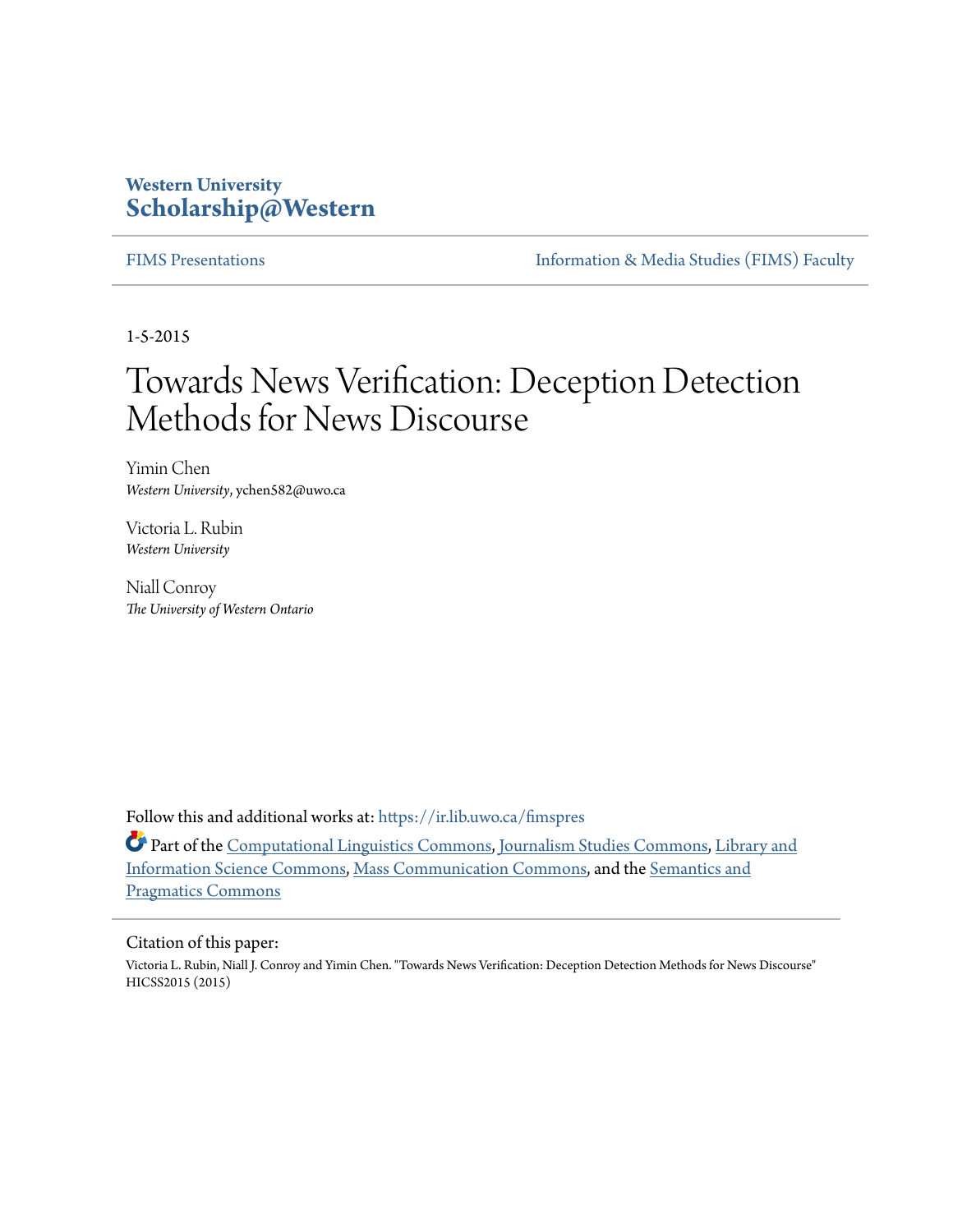## **[Western University](http://www.uwo.ca/)**

**[From the SelectedWorks of Victoria Rubin](https://works.bepress.com/victoriarubin/)**

Winter January 5, 2015

# Towards News Verification: Deception Detection Methods for News Discourse

Victoria L. Rubin Niall J. Conroy Yimin Chen



Available at: <https://works.bepress.com/victoriarubin/6/>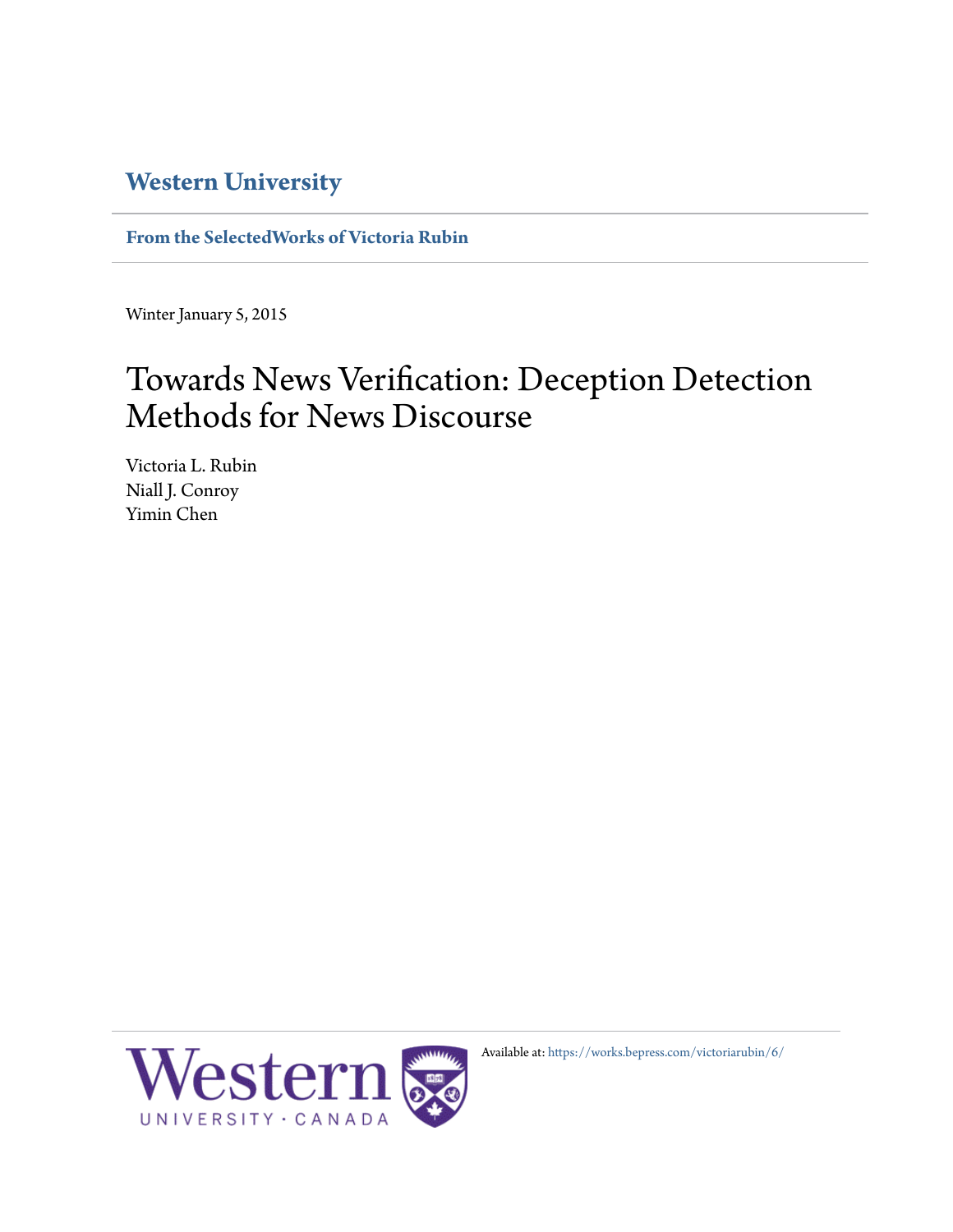### **Towards News Verification: Deception Detection Methods for News Discourse**

**Victoria L. Rubin, Niall J. Conroy, and Yimin Chen**

Language and Information Technology Research Lab (LIT.RL) Faculty of Information and Media Studies University of Western Ontario, London, Ontario, CANADA [vrubin@uwo.ca,](mailto:vrubin@uwo.ca) [nconroy1@uwo.ca,](mailto:nconroy1@uwo.ca) [ychen582@uwo.ca](mailto:ychen582@uwo.ca) 

#### **Abstract**

*News verification is a process of determining whether a particular news report is truthful or deceptive. Deliberately deceptive (fabricated) news creates false conclusions in the readers' minds. Truthful (authentic) news matches the writer's knowledge. How do you tell the difference between the two in an automated way? To investigate this question, we analyzed rhetorical structures, discourse constituent parts and their coherence relations in deceptive and truthful news sample from NPR's "Bluff the Listener". Subsequently, we applied a vector space model to cluster the news by discourse feature similarity, achieving 63% accuracy. Our predictive model is not significantly better than chance (56% accuracy), though comparable to average human lie detection abilities (54%). Methodological limitations and future improvements are discussed. The long-term goal is to uncover systematic language differences and inform the core methodology of the news verification system.*

#### **1. Introduction**

Mistaking fake news for authentic reports can have costly consequences, as being misled or misinformed negatively impacts our decision-making and its consequent outcomes. Fake, fabricated, falsified, disingenuous, or misleading news reports constitute instances of digital deception or deliberate misinformation. "Digital deception", a term signifying deception in the context of information and communication technology, is defined here as an intentional control of information in a technologically mediated environment to create a false belief or false conclusion [1]. Few news verification mechanisms currently exist in the context of online news, disseminated via either institutional or non-institutional channels, or provided by news aggregators or news archives. The sheer volume of the information requires novel automated approaches. Automatic analytical

methods can complement and enhance the notoriously poor human ability to discern truth from deception.

A substantial body of the automated deception detection literature seeks to compile, test, and cluster predictive cues for deceptive messages but discourse and pragmatics (the use of language to accomplish communication) has rarely been considered thus far.

The online news context has received surprisingly little attention in deception detection compared to other digital contexts such as deceptive interpersonal e-mail, fake social network profiles, dating profiles, product reviews or fudged online resumes. It is, however, important to automatically identify and flag fake, fabricated, phony press releases, and hoaxes. Such automated news verification systems offer a promise of minimizing deliberate misinformation in the news flow. Here we take a first step towards such news verification system.

#### **1.1. Research Objectives**

This research aims to enable the identification of deliberately deceptive information in text-based online news. Our immediate target is the ability to make predictions about each previously unseen news piece: is it likely to belong to the truthful or deceptive category? A news verification system based on the methodology can alert users to potentially deceptive news in the incoming news stream and prompt users to further fact-check suspicious instances. It is an information system support for critical news analysis in everyday or professional information-seeking and use.

#### **1.2. Problem Statement Elaboration**

1.2.1. News Context. Daily news constitutes an important source of information for our everyday and professional lives. News can affect our personal decisions on matters such as investments, health, online purchasing, legal matters, travel or recreation. Professionals analysts (for instance, in finances, stock market, business, or government intelligence) sift through vast amounts of news to discover facts, reveal patterns, and make future forecasts. Digital news – electronically delivered online articles – is easily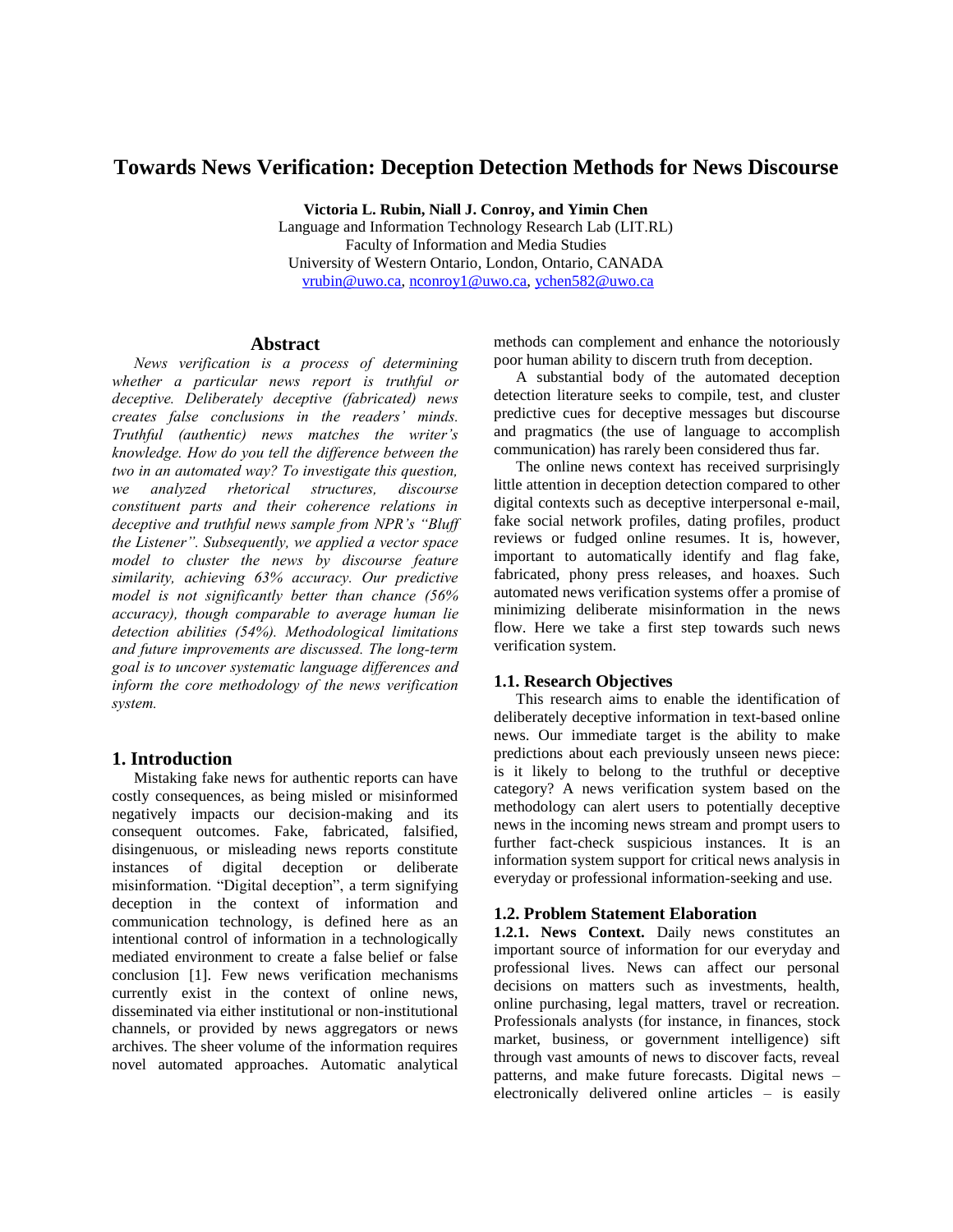accessible nowadays either via news source websites, or by keyword searching in search engines, or via news feed aggregation sites and services that pull together users' subscription feeds and deliver them to personal computers or mobile devices (e.g., drudgereport.com, newsblur.com, huffingtonpost.com, bloglines.com). Online news sources, however, range in credibility – from well-established institutional mainstream media websites (e.g., npr.org, bbc.com, cbc.ca) to the noninstitutional websites of amateur reporters or citizen journalists (e.g., the CNN's iReport.com, thirdreport. com, allvoices.com, and other social media channels and their archives).

**1.2.2. Citizen Journalism Context**. The misinformation problem [2] is exacerbated in the current environment of user-contributed news. "An increasing number of media distributors relies on contributions from amateur reporters producing authentic materials on the spot, e.g., in cases of natural disasters or political disturbances. With mobile devices it is easy to forge media on the spot of capturing and publishing them. Thus, it is increasingly harder to determine the originality and quality of delivered media, especially under the constant pressure to be first on the news market" [3]. Citizen journalists are not obliged to follow the guidelines of source-checking and factchecking cultivated in professional journalism, now dubbed as "News 1.0" or "the discipline of strict verification". Non-institutional news media, including "citizen journalism" [4] or "News 2.0", allow unverified posts to pass for bona-fide reporting. In many cases, the news produced by citizen journalists is reliable and verified, but there have been cases in which news has been intentionally faked, both within institutional and amateur reporting. The speed and ease by which information can be created and disseminated, coupled with new mechanisms for news production and consumption, require new verification tools applicable on a large scale.

**1.2.3. Examples of Fabricated News.** In October 2008, three years prior to Steve Jobs' death, a citizen journalist posted a report falsely stating that Jobs had suffered a heart attack and had been rushed to a hospital. The original deliberate misinformation was quickly "re-tweeted" disregarding the fact that it originated from the CNN's iReport.com which allows "unedited, unfiltered" posts. Although the erroneous information was later corrected, the "news" of Jobs' alleged health crisis spread fast, causing confusion and uncertainty, and resulting in a rapid fluctuation of his company's stock on that day (CBC Radio [5]). This is just one example of deceptive information being mistaken for authentic report, and it demonstrates the very significant negative consequences such errors can create. More recently, the 2013 Boston Marathon terrorist attack "evoked an outpouring of citizen journalism" with charity scams and false rumors about who the killers were [6]. Other examples of companies "struck by phony press releases" include the fiber optic manufacturer, Emulex, and Aastrom Biosciences [7].

**1.2.4. Motivations to Deceive and Misinform**. Why would anyone bother falsifying information in the news? Several driving forces are apparent: a) to maximize one's gains, reputation, or expertise; or b) to minimize the reputation of others (people or organizations) by decreasing their ratings or trustworthiness. One of the more legitimate reasons is c) to set up copyright traps for detecting plagiarism or copyright infringement. For instance, the ANP in the Netherlands once deliberately included a false story about a fire in their radio newscast to verify if Radio Veronica really had stolen its news from the ANP. Several hours later, Radio Veronica also aired the story [8]. Reputable sources may declare their intentions to fabricate news, but the news may still be misconstrued as genuine. The Chicago youth magazine, Muse, for instance, regularly includes a two-page spread of science and technology news, with one false story for readers to guess [8]. Such deliberately fake news is not immediately identifiable, especially when taken out of context (in digital archives or aggregator sites).

#### **2. Literature Review 2.1. Human Abilities to Discern Lies**

What is known about human abilities to spot deception? Interpersonal Psychology and Communication studies have shown that people are generally not that successful in distinguishing lies even when they are alerted to the possibility [9], [10], [11]. On average, when scored for accuracy of the lie-truth discrimination task people succeed only about half of the time [12]. A meta-analytical review of over 100 experiments with over 1,000 participants, [13] determined an unimpressive mean accuracy rate of 54%, slightly above chance [14].

Nonetheless, recent studies that examine communicative behaviors suggest that deceivers communicate in qualitatively different ways from truth-tellers. In other words, the current theory suggests that there may be stable differences in behaviors of liars versus truth-tellers, and that the differences should be especially evident in the verbal aspects of behavior [15]. Liars can perhaps be identified by their words –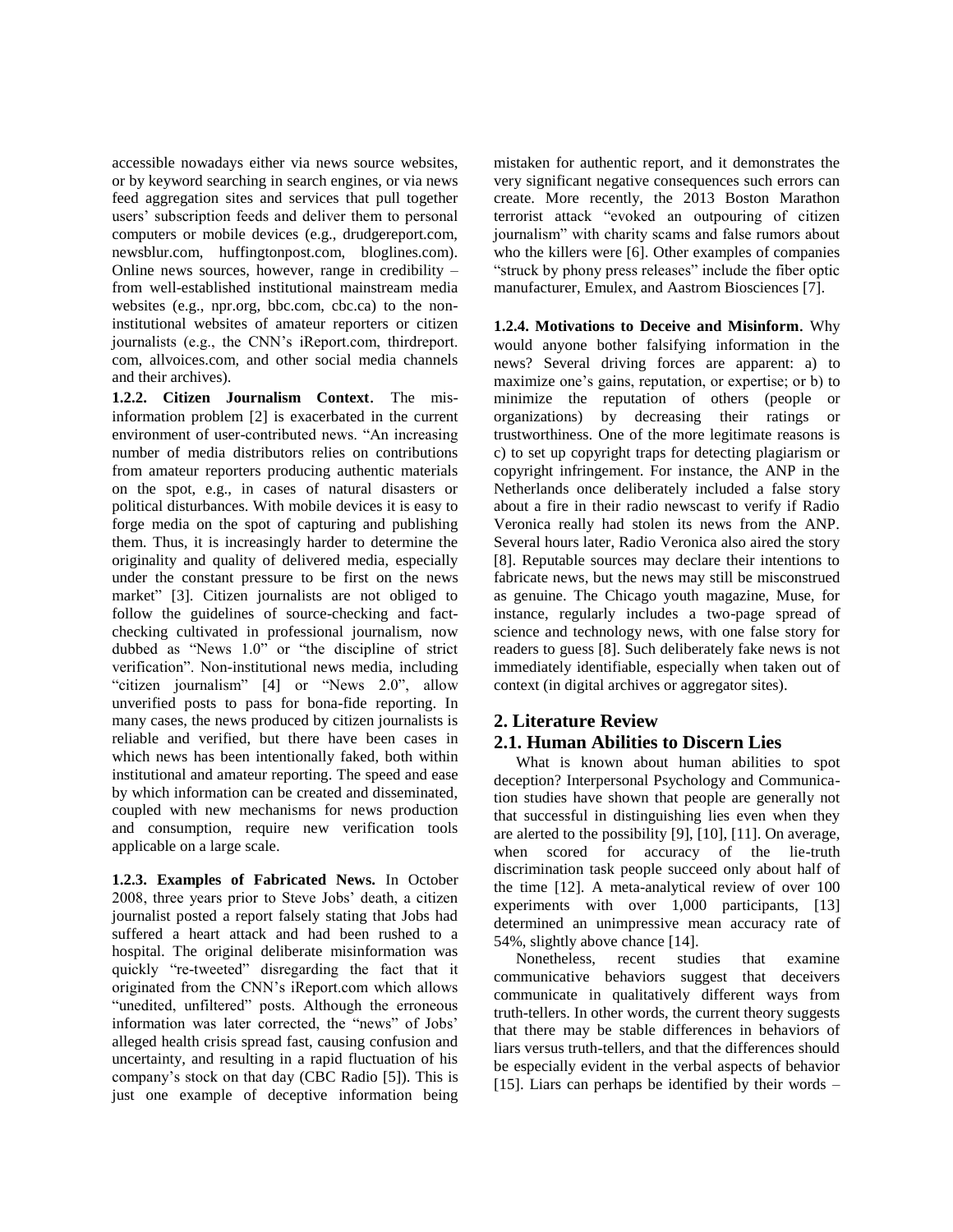not by what they say but by how they say it [16]. There is a substantial body of research that seeks to compile, test, and cluster predictive cues for deceptive messages. However, there is no general agreement on an overall reliable invariant set of predictors that replicate with statistical significance across situations [15], genres of communication, communicators and cultures [17].

#### **2.2. Automated Deception Detection**

Automated deception detection as a field within Natural Language Processing and Information Science develops methods to separate truth from deception in textual data by identifying verbal predictors of deception with text processing and machine learning techniques. The task of automated deception detection is methodologically challenging [13] and has only been recently proven feasible [18], [19], [20], [21], [22].

Previously suggested techniques for detecting deception in text reach modest accuracy rates at the level of lexico-semantic analysis. Certain lexical items are considered to be predictive linguistic cues, and could be derived, for example, from the Statement Validity Analysis (as in [23]). Though there is no clear consensus on reliable predictors of deception, deceptive cues are identified in texts, extracted and clustered conceptually, for instance, to represent diversity, complexity, specificity, and non-immediacy of the analyzed texts (e.g., [22]). When implemented with standard classification algorithms (such as neural nets, decision trees, and logistic regression), such methods achieve 74% accuracy [19]. Existing psycholinguistic lexicons (e.g., LWIC by [24]) have been adapted to perform binary text classifications for truthful versus deceptive opinions, with an average classifier demonstrating 70% accuracy rate [25]. These modest results, though usually achieved on restricted topics, are promising since they surpass notoriously unreliable human abilities in lie-detection.

What most studies have in common is the focus on lexics and semantics (the use of words and their meaning), and some syntax (the use of phrasal and sentence structures). Discourse and pragmatics (the use of language to accomplish communication) has rarely been considered thus far [26], [27],[28].

#### **2.3. Deception Detection for News Verification**

In spite of the enormous difficulty of the automated detection task, several digital contexts have been examined: fake product reviews [29 & Glance, 2013], opinion spamming [30], deceptive interpersonal e-mail

[31], fake social network profiles [32], fake dating profiles [33], and fudged online resumes [34]. There has been, however, surprisingly little, if any, wellknown effort in this field to analyze digital news and automatically identify and flag phony press releases, hoaxes, or other varieties of digital deception in news environments. Academic scholarship in journalism is an appropriate source for an interdisciplinary exploration and preliminary suggestions for automation. For instance, an analysis of ten major cases of fabricated news in American mainstream media [35] suggests that news editors watch out for recognizable patterns to prevent journalistic deception: "Deceptive news stories are more likely than authentic news stories to be filed from a remote location, to be on a story topic conducive to source secrecy, to be on the front page (or magazine cover), to contain more sources, more ''diverse'' sources and more hard-totrace sources" (p. 159). This study [36] found deceptive news "portrayed a simpler world" (p. 1).

Like other artifacts of deliberate, disruptive, or malevolent acts (such as fraud or spam), instances of digital deception are not as readily available or accessible for comparative analyses with authentic news. Scarce data availability requires a careful corpus construction methodology for a reliable "goldstandard", so that positive and negative instances of digital deception in the news context can be systematically compared and modeled. News reports exhibit fewer certainty markers (softened, solidified, or hedged statements, e.g., "perhaps" , "I believe", "surely") compared to editorials [37], [21], [38], [39] but it is unknown whether deceptive news exhibit more or less certainty as well as factuality [40, 41] as compared to authentic news and editorials. News is to some extent predictable in its discourse structure (e.g., headline, lead, main events etc., per [42, 43]) but it is less regulated than some of the other previously scrutinized discourse types (such as reviews or resumes). Fabrication requires heightened creativity and extra rhetorical persuasion in achieving believability.

Since news verification is an overall discourse level decision – is the news fabricated or not? – it is reasonable to consider discourse / pragmatic features of each news piece.

#### **3. Theoretical Approaches**

Rhetorical Structure Theory (RST) and Vector Space Modeling (VSM) are the two theoretical components we use in our analysis of deceptive and truthful news. The RST-VSM methodology has been previously applied to free-form computer-mediated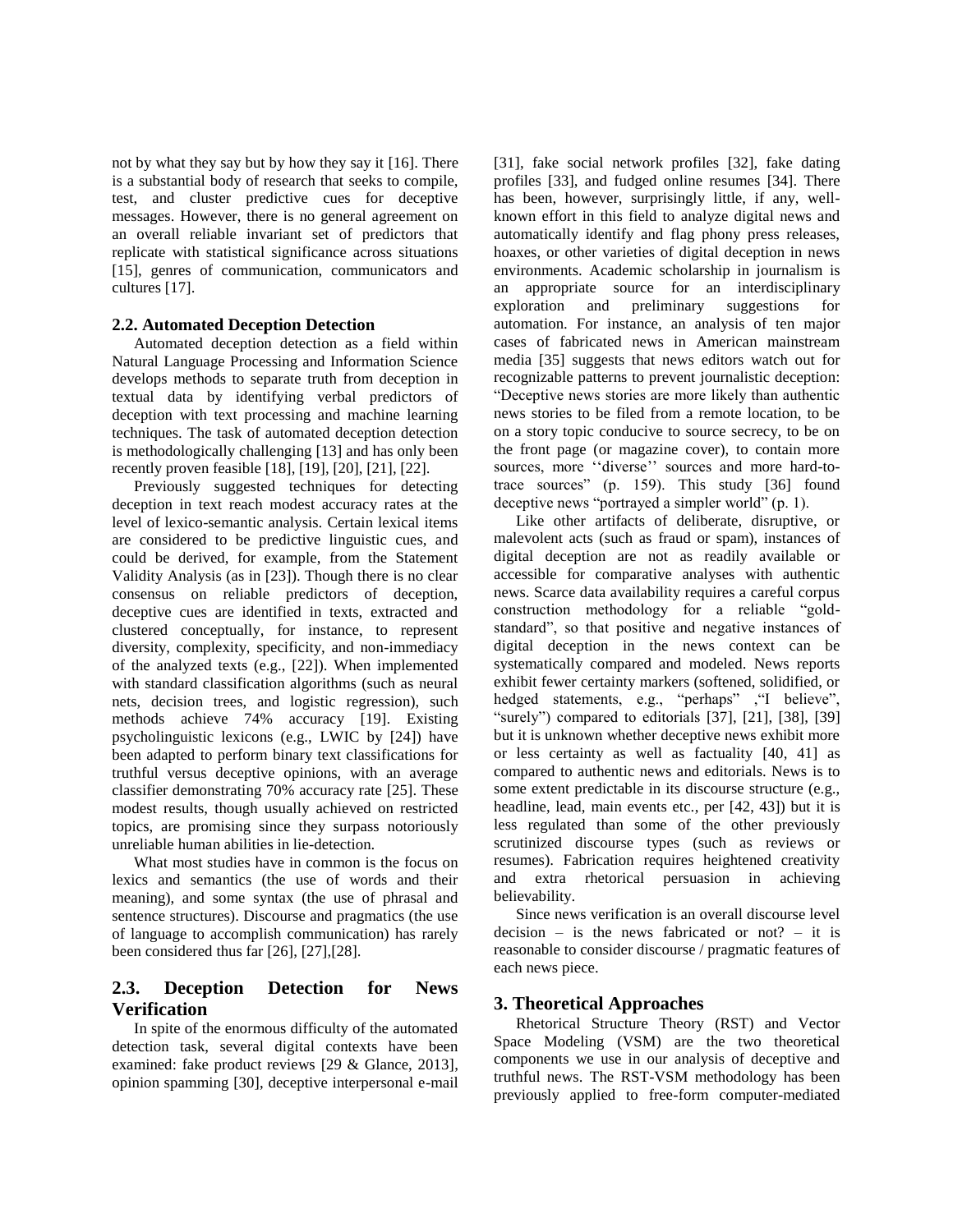communication (CMC) of personal stories [28], [27]. In this work we test the applicability of the RST-VSM to the news discourse, given news structural peculiarities and differences from CMC. RST is used to analyze news discourse and VSM is used to interpret discourse features into an abstract mathematical space. Each component is discussed in turn per [28], [27].

#### **3.1. Rhetorical Structure Theory (RST)**

RST analysis captures the coherence of a story in terms of functional relations among different meaningful text units, and describes a hierarchical structure for each story [44]. The result is that each analyzed text is converted to a set of rhetorical relations connected in a hierarchical manner with more salient text units heading this hierarchical tree. The Theory differentiates between rhetorically stand-alone parts of a text, some of which are more salient (nucleus) than the others (satellite). In the past couple of decades, empirical observations and previous empirical research confirmed that writers tend to emphasize certain parts of a text in order to express their most essential idea. These parts can be systematically identified through the analysis of the rhetorical connections among more and less essential parts of a text. RST relations (e.g., purpose, elaboration, non-volitional result) describe how connected text segments cohere within a hierarchical tree structure, which is an RST quantified representation of a coded text [27], [28].

#### **3.2. Vector Space Modeling (VSM)**

We use a vector space model for the identification of these sets of rhetorical structure relations. Mathematically speaking, news must be modeled in a way suitable for the application of various computational algorithms based on linear algebra. Using a vector space model, each news text can be represented as vectors in a high dimensional space [45], [46]. Then, each dimension of the vector space is equal to the number of rhetorical relations in a set of all news reports under consideration. Such representation of news text makes the vector space model very attractive in terms of its simplicity and applicability [47], [28], [27].

The news reports are represented as vectors in an ndimensional space. The main subsets of the news space are two clusters, deceptive news and truthful news. The element of a cluster is a news story, and a cluster is a set of elements that share enough similarity to be grouped together, as deceptive news or truthful news [48]. That is, each news can be described by a number of distinctive features (rhetorical relations, their cooccurrences and positions in a hierarchical structure); together, these features make each news story unique and identify the story as a member of a particular cluster, per [28], [27]. In our analysis, the distinctive features of the news are compared, and when a similarity threshold is met, they are placed in one of two groups, deceptive or truthful.

Similarity cluster analysis is based on distances between the samples in the original vector space [49]. Modifying the similarity-based clustering framework [50] and adapting RST-VSM methodology [28], [27] to the news context, we test how well RST-VSM can be applied to news verification.

#### **4. Methods**

#### **4. 1. Research Question**

We hypothesized that if the relations between discourse constituent parts in deceptive (fabricated) news reports differed from the ones in truthful (authentic) reports, then a systematic analysis of such relations could help to detect and filter deceptive news, in essence verifying the veracity of the news.

Our investigation was guided by the overall research questions: How do the rhetorical relations among discourse constituent parts differ between truthful and deceptive? The question was investigated in the NPR "Bluff the Listener" news report data through three sub-questions:

- A. Are there significant differences in the frequency of assignments of the RST relations to the news that belong to the truthful group, as opposed to those in the deceptive group?
- B. Can news reports be clustered based on the RST relation assignments per RST-VSM methodology (per [28], [27])? If so, how accurately?
- C. Is there a subset of RST relations that can be used as a predictor of truth or deception of the news; and if so, how accurately?

#### **4.2. Data Collection and Data Source**

Obtaining reliable positive and negative data samples is one of the challenges in automated deception detection research and requires careful selection of training and test data. The difficulty is in ground truth verification: finding suitable data "in the wild" and conducting the fact checks to obtain ground truth is costly, time-consuming, and labor intensive [26], [51].

We used a source that clearly marked fake news and the ground truth was established a priori. Starting with professional journalists faking news appeared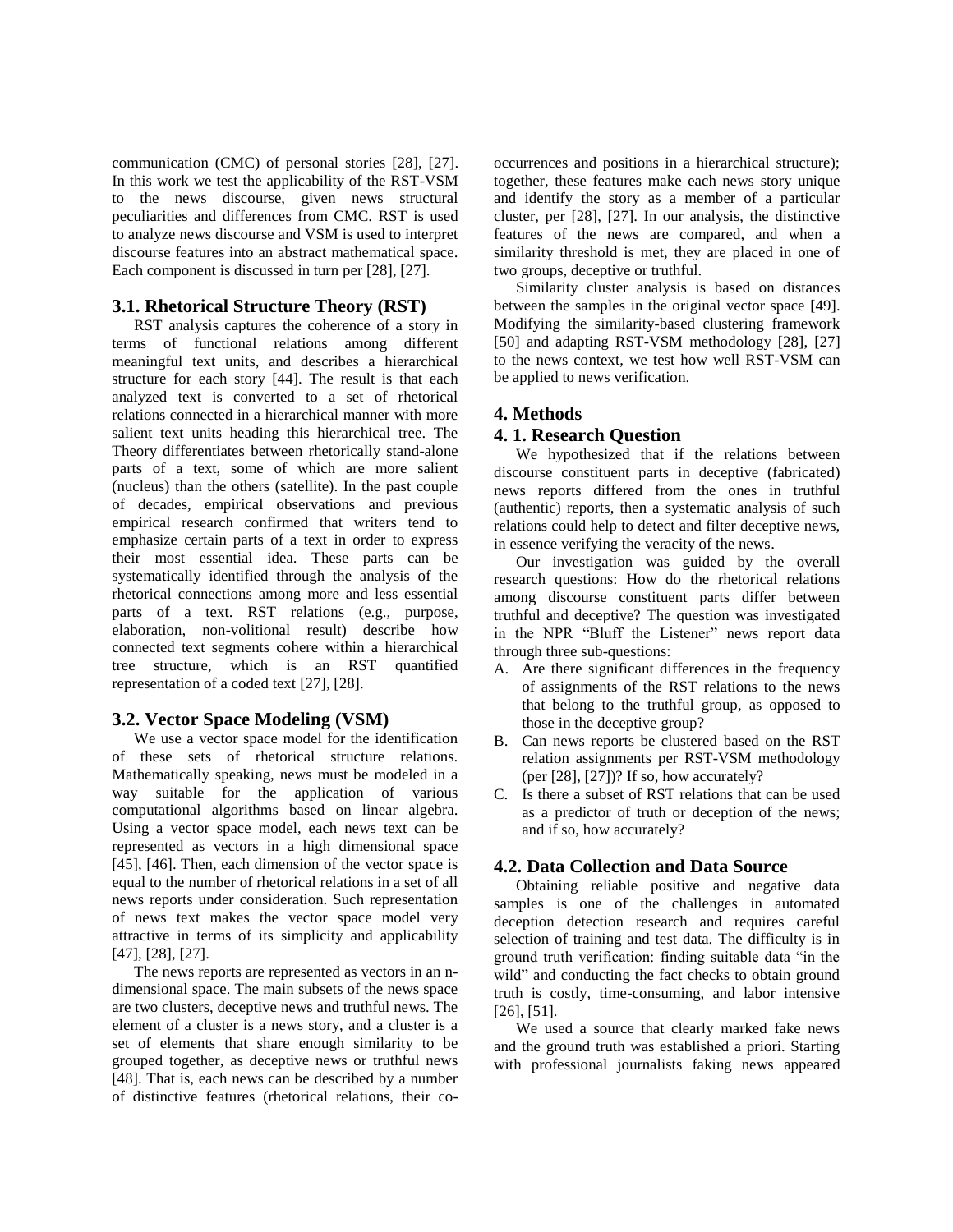reasonable since fake narratives are difficult to write well, except by highly skilled experts [52].

The US National Public Radio (NPR) website contains transcripts of a weekly radio show "Wait, Wait, Don't Tell Me" with its "Bluff the Listener" segment, dating back to the spring of 2010. (Mass media portrayal of lie-detection has been previously considered by the deception detection community. For instance, a recent study [53] found that the "Lie to Me" TV show increased its viewers' suspicion (by reducing their truth bias) and, in fact, negatively impacted their deception detection ability while instilling a false sense of confidence in their abilities.) "Bluff the Listener" does not claim or attempt to educate their listeners in the skills of lie-detection. It is a simple test of intuition and perhaps a guessing game.

We collected all "Bluff the Listener" show transcripts available from March 2010 to May 2014 (with NPR's explicit permissions). Each "Bluff the Listener" show contains three thematically-linked news reports (triplets), one of which is authentic (truthful) and the other two are fake (deceptive). The news triplets are written to be read aloud to the listeners who call to participate in the truth-identification game, but the format of the transcripts is in the radio announcement style, which is similar to written news. Most news reports are typically humorous and some are highly unlikely or unbelievable (e.g., a ship captain plotting his ship's course across land or a swim instructor not knowing how to swim). The news triples are intended to bluff the listeners by persuading them to misidentify one of the two fake news as truthful, for entertainment value.

Methodologically speaking, we were interested in testing the applicability of the RST-VSM methodology in the news context, as well as the suitability of the specific show as the data for deception detection.

#### **4.3. Data Analysis**

**4.3.1. Data.** Our random sample originally consisted of 144 news transcripts which yielded 168 associated RST analyses for these texts. Coder Y analyzed 60 news reports (30 randomly selected from 2011 "Bluff the Listener shows", and 30 from 2013). Coder N analyzed another 60 news sample (30 from 2010, and 30 from 2012), with 120 news reports in total between the two coders. In addition, both coders analyzed 24 news reports for intercoder consistency (one set of 12 news reports, consisting of one triplet taken from each year between 2010 and 2013; and additional set of 12 most reports from year 2014). As a result, our overall sample dataset amounts to 144 randomly selected news

reports making up 168 sets of RST relation analysis (including 24 duplicated sets of analysis).

**4.3.2. RST analysis procedures.** RST analysis was conducted by two analysts (Coders N and Y) applying the extended relation set (ExtMT.rel) in the RST Tool version 3.45 software.

The shortest distance between two points may be a straight line, I but navigators on the high seas know they have to account for wind patterns 1 and currents 1 and something that experts call land. I Some should have offered this helpful tip to Polish freighter captain Thaddeus Dudek

#### **Figure 1. An RST segmentation sample (11/07/2013 "Bluff the Listener" truthful story)**

Each news report was first segmented into RST elemental discourse units (Fig. 1).Using the *Structurer* tab of the RST Tool, relations were applied to the segments (Figure 2), starting from the main topic (toplevel unit), labeling the most obvious relations first and assigning other potential candidate relations top-tobottom, left-to- right.



#### **Figure 2. Sample of RST relations assignments to four discourse segments.**

Each annotator re-read each news report several times to verify the logic of the analysis. On subsequent passes, more complex or ambiguous relations were assigned, while consulting the inventory of relation definitions [\(www.sfu.ca/rst/01intro/definitions.html\)](http://www.sfu.ca/rst/01intro/definitions.html) and example analyses [\(www.sfu.ca/rst/02analyses/](http://www.sfu.ca/rst/02analyses/%20index.html)  [index.html\)](http://www.sfu.ca/rst/02analyses/%20index.html). At times, certain segments required modification from the original partitioning, and certain previous relation assignments were reconsidered in order to uncover the hierarchy of the coherent and logically nested discourse structure. Great care was taken to ensure that the analysis points to a single segment or span as the central news message. This is a time-consuming manual step that is necessary for now. There are several attempts to move RST analysis from manual tool-aided work to full automation [54], [55], [56], [57], [58], but none are available as of yet.

**4.3.3. Coder consistency procedures.** For the purpose of improving agreement between the two analysts in this manual step, several texts were segmented and RST relations were assigned collaboratively (per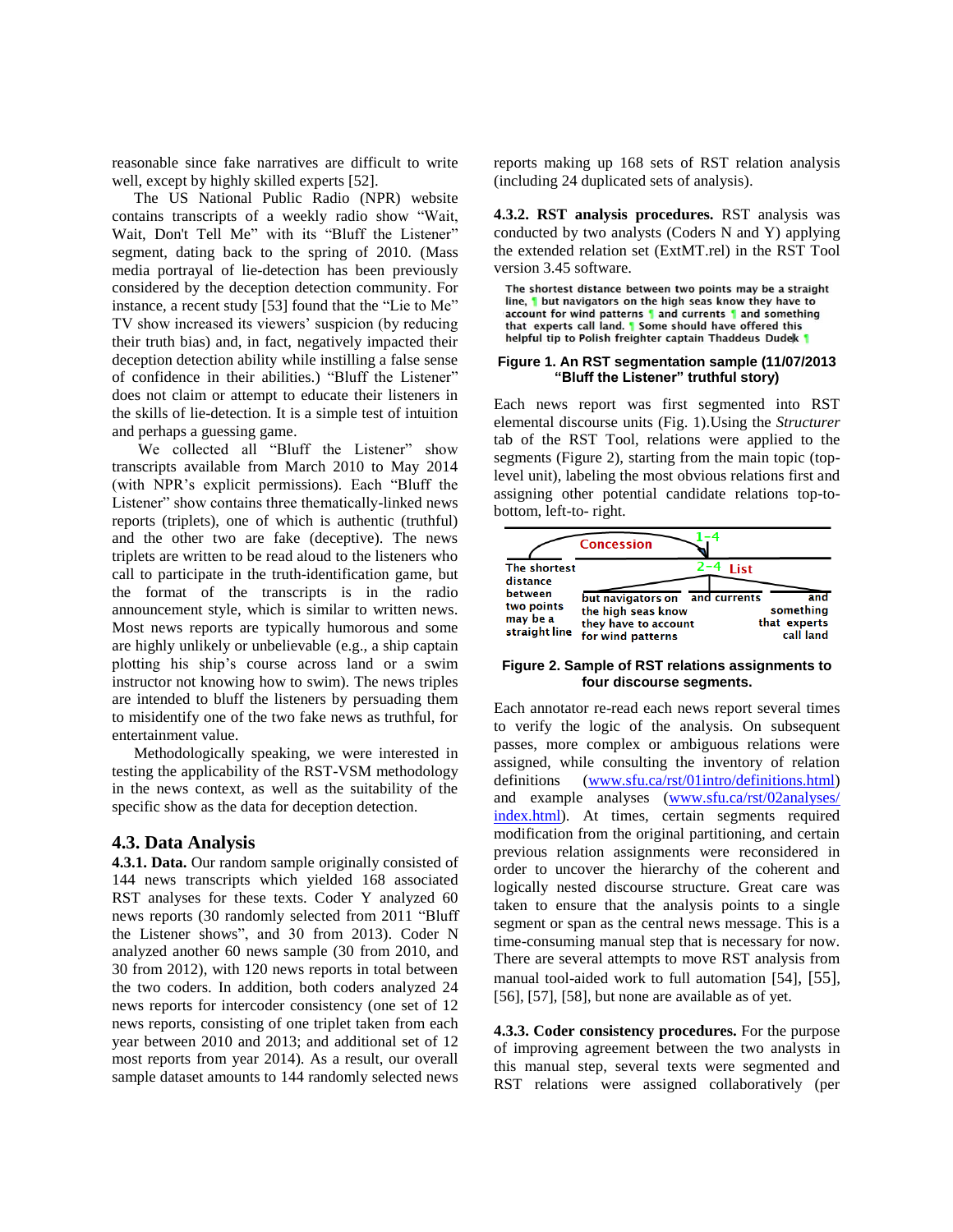procedures in 4.3.2). Coder practices were compared carefully and discussed on three different occasions (lasting 1.5-2 hours each). Segmentation practices were deeded to not be substantially different and were consequently disregarded in the inter-coder reliability tests.

The formal RST website relation descriptions and examples were used as a pseudo-codebook in the relation assignments, with an addition of one extra relation a rhetorical Question, used to mark the connection between rhetorical questions and answers, with the question as Nucleus (Figure 3). Several guiding principles of relation assignment were also adopted in an attempt to increase consistency.



**Figure 3. Examples of Questions.** 

**4.3.4. Inter-coder reliability test methods and calculations with consequent data manipulations.**  Realizing that subjectivity of applying RST relations is a known critique, we conducted two inter-coder reliability tests in which we were looking to improve our RST analysis procedures for consistency and further formalize the principles for RST relation assignment, with an eye on potential automation of the steps and decisions made.

Two intercoder test sets were used, 12 news reports each, analyzed by each analyst (Coder Y and N) independently. Intercoder Test Set 1 (coded in May 2014) consisted of 12 news reports (or 4 triplets), selected one per year from 2010-2013 shows. Each triplet contained 3 news reports, 2 of which were deceptive and one truthful. Intercoder Test Set II (coded in June 2014) contained 4 triplets from 2014, randomly selected out of the 22 shows aired up to date in 2014, resulting in 12 news in total.

Each coder assigned the same 24 news reports a total of 447 RST relations (231 relations between the news constituent segments in Intercoder Set I, and 216 – in Set II). The segmentation (into elementary discourse unites per RST) was kept constant by a preliminary agreed-upon segmentation procedure with mutual verification and renegotiation of disagreed upon segments, if any. The hierarchical structures (assembling of the relation into the discourse trees) were individual coder decisions.

Coder N's and Coder Y's assignments for each of the 447 RST relation were compared pair-wise at the level of these discourse segments. For instance, in Figure 2, the span of segments 2-4 is assigned List as a

relation, and the span  $1 \rightarrow 2-4$  is Concession. If both annotators assigned List to the 2-4 span, it was counted as agreement (1). If one of the coders assigned Background instead of Concession to the  $1\rightarrow 2-4$  span, it was counted as disagreement (0). A confusion matrix was used to reflect counts of matching and mismatching assignments. Coders' percent agreement and Cohen's kappa [59] were calculated.

Intercoder Test I (performed in May 2014 on 12 news reports) yielded 216 relations between discourse segments in their discourse structures. With an inventory of 33 categories in the coding scheme (using the classic RST set, plus an additional Question relation appropriate for the radio show, Figure 3), a 50% inter-coder agreement was reached on assigning RST relations correctly (107 out of 216).

After an iterative error analysis and adoption of several principles for consistency on relation assignments, the test was repeated with the Intercoder Set II) which improved the agreement by  $10\%$ , yielding 139 agreed upon assignments out of 231  $(60\%)$ .

The average agreement between coders Y and N in two Intercoder Tests (performed one month apart with some consistency negotiation procedures) was 55% (or 246 agreements on 447 relations among discourse segments The Cohen's kappa was 0.51, interpreted as mid-range moderate agreement (0.61–0.80) [59].

After the second attempt to reach better intercoder agreement, we noted that certain relations were consistently confused or used inconsistently by both coders. Those relations were deemed indistinguishable (at least in practice, if not in theory), given the cognitive difficulty of keeping 33 relations in mind during the analysis. Certain vagueness in the original RST relation definitions may also be at fault (e.g., in List and Sequence).

We continued to remedy the situation by constructing 3 abstract relational categories that lumped some relations that carry similar rhetorical meaning. Even though the RST theorists may object to this move, such technique is consistent with accepted practices of joining predictive cues in deception detection into more abstract concepts (e.g., [22]). Below are the three lumped categories under their generic name (preceded by a GR notation): Elaboration + Evaluation + Evidence + Interpretation = GR1\_Elaboration; 22Antithesis + Background + Circumstance + Preparation = GR2\_Background; and Conjunction + List + Sequence =  $GR3$  Lists. In addition, we removed the following 7 relations that were never or extremely rarely used by the analysts: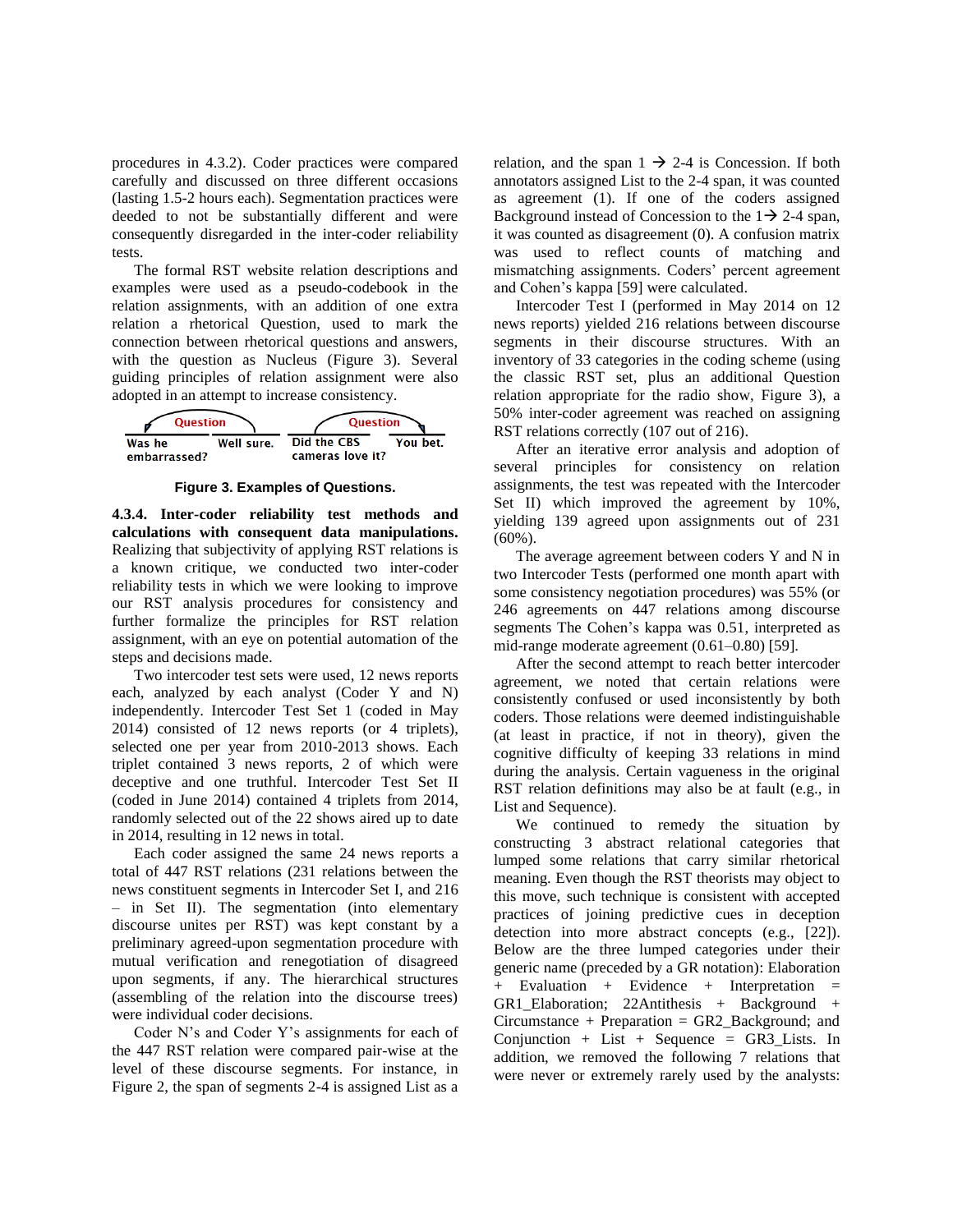Enablement, Justify, Multi-nuclear restatement, Otherwise, Summary, Unconditional, and Unless.

As a result of these data manipulations, the number of relations was reduced to 18 (from 33) and the RST assignments across both Sets I, II to 430 (from 447).

The resulting intercoder agreement on the lumped data (with rare data point removed) then reached 69% agreement (296 out of 430) and the achieved 0.64 Cohen's kappa statistic can now be interpreted in the lower range of substantial agreement (0.61–0.80), per [59]. The lumped dataset consisting of 132 news reports and 430 RST assignments resulted in improved intercoder reliability and was further used for clustering and predictive modeling.

**4.3.5. Statistical Procedures for Predictive Modeling.** To perform logistical regression, 100 randomly selected news reports (76% of 132) were used as a training set for the logistic regression, with the other 32 (24%) retained as a test bed.

R (version 3.1.1; [60]) package {bestglm} was used to select the best subset of predictor variables for a logistic regression according to Akaike information criterion (AIC). {bestglm} uses complete enumeration process (described by [61]) which tests efficiently all possible subsets of predictor variable variations (using the training dataset). The selected model equation was used to predict truth or deception for the test dataset. The chi-square test of independence was used to compare predictions for the test data to chance results.

#### **5. Results**

#### **5.1. Modeling Deceptive / Truthful Centers**

An RST-VSM process of clustering deceptive versus truthful texts was performed using the dataset of 132 news reports, made up of an equal amount of deceptive and non-deceptive texts. To reiterate, these news reports were analyzed in terms of RST structure (with a set of 18 RST relations) and examined around whether this structure related to deceptive value. A VSM was used to asses each news report's position in a multi-dimensional RST space. Clustering of truthful and deceptive data points in this space was evaluated based on distances to hypothetical cluster centers.

The coding process of assigning RST relations produced a statistics file for each news report which was translated to a multi-dimensional vector representing RST frequencies, normalized by its Euclidean vector length so that they may be represented in Euclidean similarity space.

Batch clustering was performed on a set of reports via the vector space description and subsequent transformation to a similarity space description.

Similarity is judged to be the non-zero distance between vertices; in this case, we chose the metric of the Euclidean distance between a news report vector and cluster center.

The construction of a deceptive model used 100 news reports (chosen at random out of 132, or 76%). The remaining 32 reports (24%) were set aside for the purpose of model evaluation. We computed deceptive and truthful cluster centers by finding the normalized frequency means from each relation, from the deceptive and truthful groups respectfully.



**Figure 4. Truthful and deceptive centers ( n=100).**

Performing an independent samples t-test indicated statistical differences between truthful and deceptive centers for certain relations, pointing to the possibility that deceptive and truthful reports could be discriminated by the presence or absence of these relations. The distribution of deceptive and truth centers for each relation is provided in Figure 4, Truthful vs Deceptive Centers, for n=100 stories. Disjunction  $(p=0.053)$  and Restatement  $(p=0.037)$ relations show significant differences between truthful and deceptive stories, with these relations more likely occurring in truthful stories.

#### **5.2. Clustering**

A clustering visualization of the training 100 news reports was performed using the gCLUTO clustering package [62], [63] (see Figure 5). This procedure was done to help differentiate news reports based on their similarity according to a chosen clustering algorithm.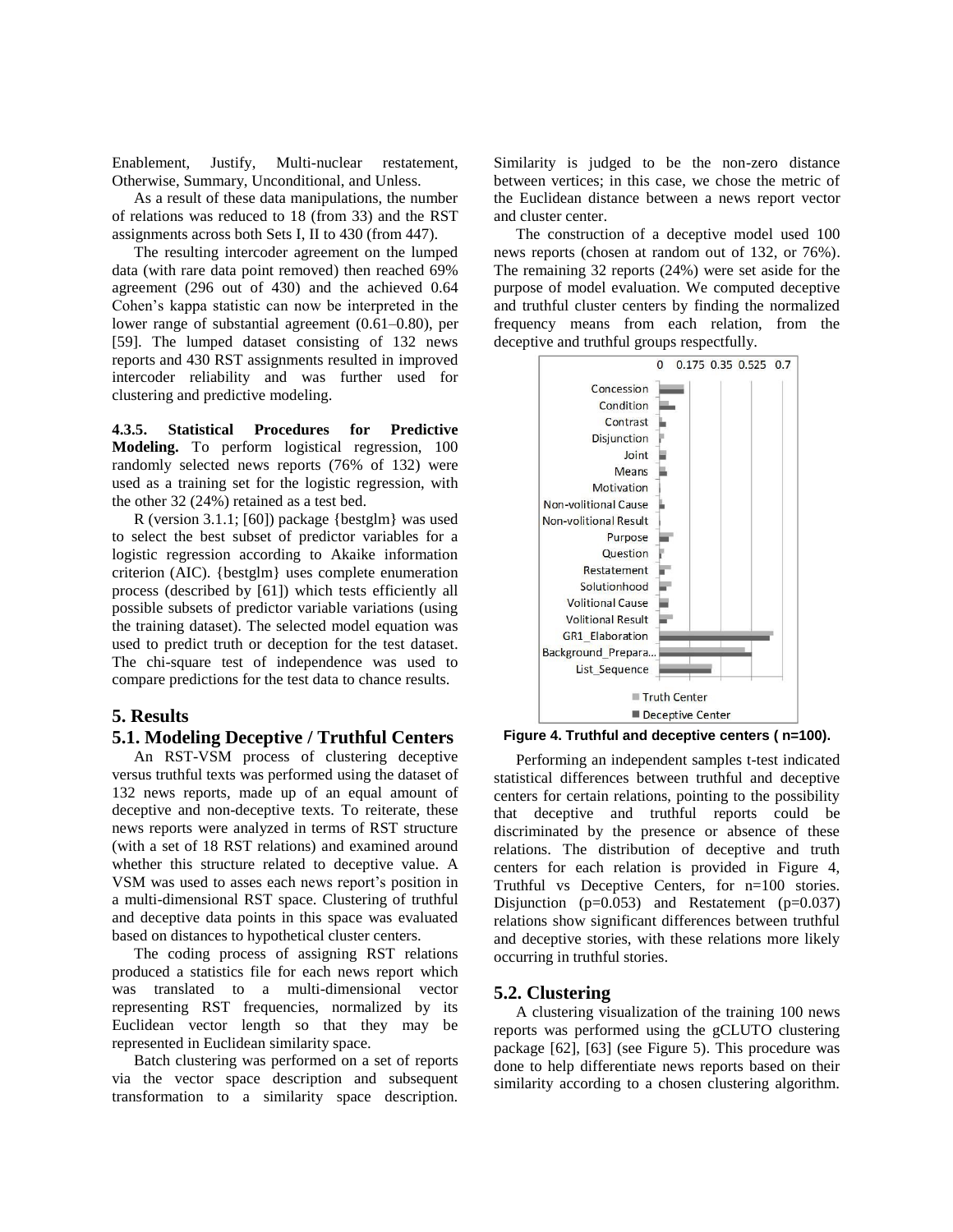By experimenting with the data set and various clustering methods, 4 similarity clusters were formed using the Agglomerative clustering with *k*-nearest neighbor approach, clustering similar news reports based on the normalized frequency of relations.

The distance between a pair of peaks on the plane represents the relative similarity of their clusters. The height of each peak on the plane is proportional to the internal similarity of the cluster, calculated by the average pair-wise similarity between objects. The color of a peak represents the internal standard deviation of the cluster's objects [62].



**Figure 5. Clustering visualization in gCLUTO [62,63].**

A clustering visualization produced clusters of size 41, 32, 20, 7 stories respectfully. Of note is the formation of certain clusters comprised entirely of truthful stories (e.g., Group 0: T22, T7, T13, Figure 5). This grouping of news reports with similar values indicates areas of further exploration to determine common characteristics including discriminating relations.

The validity of the model, that is, its ability to determine the deceptive value of a new story was measured based on the principle of co-ordinate distances. After deceptive and non-deceptive cluster centers were computed, new incoming stories were assessed of their deceptive values based on the Euclidean distances to these centers. For instance, if the co-ordinate of the story was closer to the deceptive center than the truthful center, it was deemed deceptive according to the model. Likewise, if the co-ordinate of the story was closer to the truthful center than to the deceptive center, it was deemed truthful. The outcome of comparing the actual deceptive value of a new story to its predicted deceptive value produced a success rate based on the test set of 32 news reports. The results indicate that the model was able to correctly assess 63% (20 out of 32 stories).

#### **5.3. Predictive Modeling**

The following logistic regression model was selected based on the training lumped dataset (of a 100 out of 132 news reports) (Table 1). Condition 1 is Truth and 0 is Deception: the positive coefficients increase the probability of the truth, and negative ones increase the probability of deception.

Four logistic regression indicators from a set of 18 pointed to Truth (Disjunction, Purpose, Restatement, and Solutionhood), while another predictor (Condition) pointed to Deception (Table 1).

**Table 1. Coefficients of the selected logistic regression model to predict truthful or deceptive news reports.**

| Source RST relation | <b>Coefficient</b> | p-value |
|---------------------|--------------------|---------|
| (Intercept)         | $-0.7109$          | 0.0403  |
| Condition           | $-3.6316$          | 0.0676  |
| Disjunction         | 10.6244            | 0.0523  |
| Purpose             | 3.4383             | 0.1023  |
| Restatement         | 6.0902             | 0.0219  |
| Solutionhood        | 5.2755             | 0.0526  |

When tested for accuracy of the model predictions, the training set overall accuracy was 70% (Table 2). The test dataset accuracy, however, was 56%. Eighteen 18 out of 32 news reports that were predicted correctly (Table 3). This is not significantly better than chance (chi-square  $(1 df) = 0.0339$ ,  $p = 0.854$ ).

**Table 2. Accuracy of the logistic regression model on the training set (n=100).**

|                            | Observed<br>Deception | Observed<br>Truth |
|----------------------------|-----------------------|-------------------|
| <b>Predicted Deception</b> | 37                    |                   |
| <b>Predicted Truth</b>     |                       | 33                |

**Table 3. Accuracy of the logistic regression model on the test set (n=32).**

|                            | Observed  | Observed |
|----------------------------|-----------|----------|
|                            | Deception | Truth    |
| <b>Predicted Deception</b> | 12        |          |
| <b>Predicted Truth</b>     |           |          |

#### **6. Discussion**

While the RST-SVM clustering technique for the NPR's "Bluff the Listener" news reports was only in part successful (63% accuracy), further steps need to be taken to find predictors of deception for a news verification system. We deem it important however to report our results to the deception detection community and point out potential stumbling blocks in the data and analytical process. We now discuss the nature of our data sample and come back to the problem of subjectivity of RST assignments.

Are "Bluff the Listener" news reports entirely suitable for modeling deceptive news reports? It is possible that "Bluff the Listeners" writers' intent to deceive their listeners is mitigated by their goal to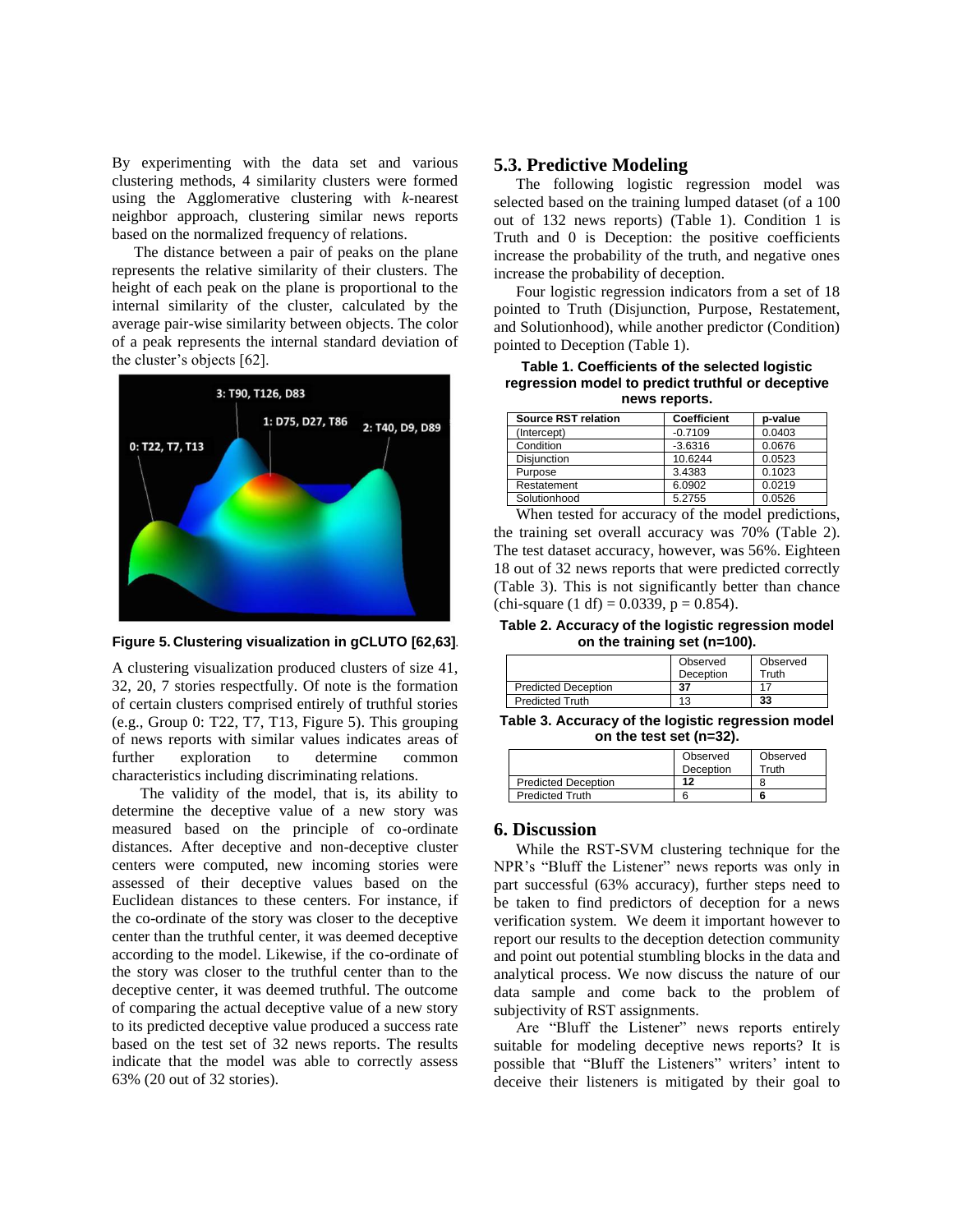entertain the audience. The question remains: is bluffing for entertainment similar enough to news reporting for misinformation? The elements of humor and intent to entertain may cause interferences in showing verbal differences between truths and lies.

In addition we observed that most "Bluff the Listener" news pieces were of a highly unlikely nature. They appear unbelievable or at least surprising, which makes the task of selecting the actual truthful event (out of three unlikely reports) more difficult. Does the plausibility of reported events interfere with deceptive clues? Perhaps other news venues (intended to strictly misinform) are more appropriate for predictive modeling. For instance, certain news outlets or websites openly declare their intentions to produce fake news (e.g., CBC's "This is That", Huffington Post, the onion, the Muse, etc.), have been known to misinform (e.g., Politifact.com employs investigative journalists to uncover misinformation in news) or have been caught fabricating (e.g., cases in [35], [64], [7], also see Section 1.2.4 for concrete examples).

Yet another possibility is that deception detection methods based on discourse structure nuances are not as effective for discourse types with pre-defined structures (such as news, ads, and weather reports) as compared to free form discourse types (such as personal narratives). Each of these confounding factors requires further investigation and additional analyses.

Lastly, as evidenced by our difficulties in achieving intercoder agreement, assignment of RST relations to text can be strongly affected by individual differences in coders' interpretations. Several RST relations have ambiguous or overlapping definitions, which can have a compounding effect on disagreements. This problem of subjectivity in RST was critiqued in the past, leading to several authors proposing different annotation and visualization schemes as alternatives [65],  $[66]$ ,  $[67]$ . However, none of them seem to have gained widespread adoption, nor do they resolve the fundamental problem of intercoder subjectivity. Rather than abandoning it in favor of as-yet unproven alternatives, we will continue improving robustness of the RST framework for potential future automation.

How might accuracy be improved? Based on the increase in coder agreement between the two reliability tests, continued coder training and consensus-building (such as through discussion of problematic cases) should help to improve consistency. It may be that the set of original RST relations is over-differentiated, forcing coders to make unnecessary distinctions between conceptually similar relations. The next step is to manually reapply the simplified (lumped) scheme with the reduced overall number of relations.

#### **7. Conclusions**

In the context of news consumption by lay people and professional analysts, it is critical to distinguish truthful news reports from deceptive ones. With few news verification mechanisms currently available, this research lays the groundwork towards an automated deception detection approach for news verification.

We sought to provide evidence of stable discourse differences between deceptive (fabricated) and truthful (authentic) news, specifically in terms of their rhetorical structures and coherence relation patterns. To make the veracity prediction (whether the news is truthful or not), we considered it to be useful to look at how news reports are structured. We described NPR's "Buff the Listener" news reports, written by professional news writers with the intention to bluff the audience, as a promising source of data for the deception detection task for news verification.

We applied a vector space model to cluster the news by discourse feature similarity and achieved 63% accuracy on our test set. Though our predictive model is comparable to average human lie detection abilities (54% accuracy) and performed at 70% accuracy on the training set, it performed at only 56% accuracy on the test set which is not significantly better than chance (chi-square  $(1 \text{ df}) = 0.0339$ ,  $p = 0.854$ ). Thus, our results are promising but inconclusive, specifically in terms of data suitability and the method's predictive powers. There were several confounding issues (such news discourse specificity) and methodological limitation (such as the subjectivity of the RST relation assignments) that need further research on the path towards news verification system development.

The idea behind the news verification system is for it to take in a previously unseen news report from an incoming news stream, analyze its rhetorical structure, convert it mathematically into an abstract truthdeception vector space model, and estimate its (Euclidian distance) closeness to the truth and deception centers. Then, if the news report rating falls beyond an established threshold of veracity, an alert calls users to fact-check potentially deceptive content.

Though this work is technologically and methodologically challenging, it is timely and carries potential benefits to news consumers. In principle, news verification system can improve credibility assessment of digital news sources. The mere awareness of potential deception can increase new media literacy and prevent undesirable costs of mistaking fake news for authentic reports.

#### **8. Acknowledgements**

This research was funded by the GRAND Canadian Network of Excellence Award for "News Authentication".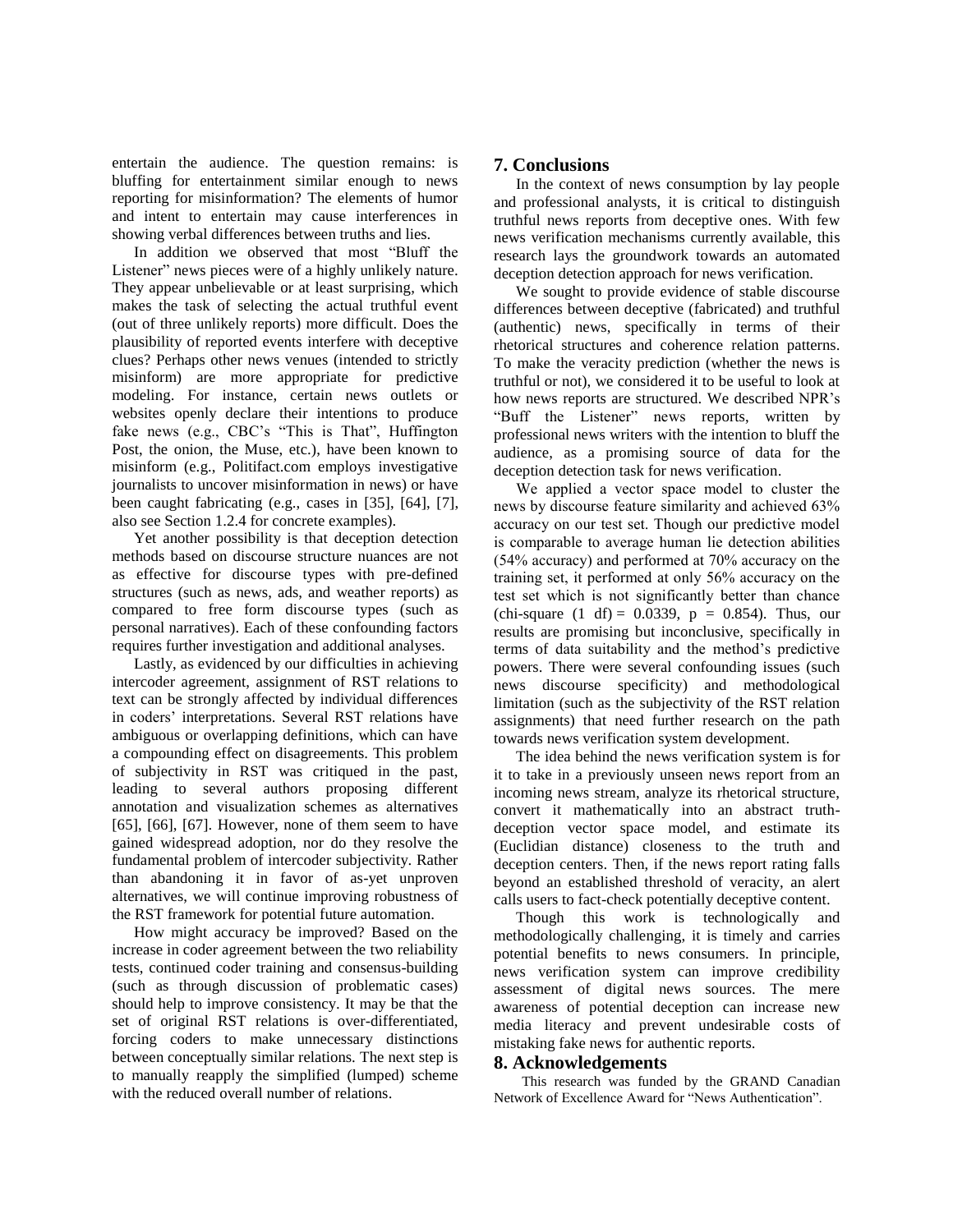#### **9. References**

[1] J.T. Hancock, "Digital deception: When, where & how people lie online," *The Oxford handbook of Internet psychology*, A. N. Joinson, et al., eds., Oxford University Press, 2012, pp. 508.

[2] C.J. Fox, *Information & misinformation: An investigation of the notions of information, misinformation, informing, & misinforming*, Greenwood, 1983.

[3] K. Ahmed, et al., *Community & trust-aware fake media detection*, Springer Science & Business Media LLC 2012.

[4] D. Gillmore, "We the media: The rise of citizen journalists," *National Civic Review*, vol. 93, no. 3, 2004, pp. 58-63.

[5] CBC Radio "And the Winner Is", News 2.0, Part II, Retrieved from [http://www.cbc.ca/andthewinneris/,"](http://www.cbc.ca/andthewinneris/,”) 31/03/12

[6] A.J. Waskey, "News Media: Internet," *Encyclopedia of Deception* 2, T. R. Levine, ed., Sage Reference, 2014, p. 710. [7] A. Mintz, *Web of Deception: Misinformation on the Internet*, CyberAge Books, 2002.

[8] "Fictitious Entry," 2013; http://en.wikipedia.org/wiki/ Fictitious\_entry.

[9] A. Vrij, *Detecting Lies & Deceit*, Wiley, 2000.

[10] A. Vrij, "Why professionals fail to catch liars & how they can improve," *Legal & criminological psychology*, vol. 9, no. 2, 2004, pp. 159-181.

[11] A. Vrij, et al., "Deception Traits in Psychological Interviewing," *Journal of Police & Criminal Psychology*, vol. 28, no. 2, 2012, pp. 115-126.

[12] M.G. Frank, et al., "Individual & Small Group Accuracy in Judging Truthful & Deceptive Communication," *Group Decision & Negotiation*, vol. 13, 2004, pp. 45-59.

[13] B.M. DePaulo, et al., "The Accuracy-Confidence Correlation in the Detection of Deception," *Personality & Social Psychology Review*, vol. 1, no. 4, 1997, pp. 346-357.

[14] V.L. Rubin & N. Conroy, "Discerning truth from deception: Human judgments & automation efforts," *First Monday*2012[; http://firstmonday.org.](http://firstmonday.org/)

[15] M. Ali & T.R. Levine, "The language of truthful & deceptive denials & confessions," *Communication Reports*, vol. 21, 2008, pp. 82-91.

[16] M.L. Newman, et al., "Lying words: Predicting deception from linguistic styles," *Personality & Social Psychology Bulletin*, vol. 29, no. 5, 2003, pp. 665-675.

[17] J.K. Burgoon, et al., "Detecting deception through linguistic analysis," *Intelligence & Security Informatics, Proceedings*, vol. 2665, 2003, pp. 91-101.

[18] J. Bachenko, et al., "Verification & implementation of language-based deception indicators in civil & criminal narratives," *Proc. 22nd International Conference on Computational Linguistics*, ACL, 2008.

[19] C.M. Fuller, et al., "Decision support for determining veracity via linguistic-based cues " *Decision Support Systems* vol. 46, no. 3, 2009, pp. 695-703.

[20] J.T. Hancock, et al., "On lying & being lied to: A linguistic analysis of deception in computer-mediated communication," *Discourse Processes*, vol. 45, no. 1, 2008, pp. 1-23.

[21] V.L. Rubin, "On deception & deception detection: content analysis of computer-mediated stated beliefs," *Proc. 73rd ASIS&T Annual Meeting: Navigating Streams in an Information Ecosystem*, American Society for Information Science, 2010.

[22] L. Zhou, et al., "Automating Linguistics-Based Cues for Detecting Deception in Text-Based Asynchronous Computer-Mediated Communications," *Group Decision & Negotiation*, vol. 13, no. 1, 2004, pp. 81-106.

[23] S. Porter & J.C. Yuille, "The language of deceit: An investigation of the verbal clues to deception in the interrogation context," *Law & Human Behavior*, vol. 20, no. 4, 1996, pp. 443-458.

[24] J. Pennebaker & M. Francis, *Linguistic inquiry & word count: LIWC.* , Erlbaum Publishers, 1999.

[25] R. Mihalcea & C. Strapparava, "The Lie Detector: Explorations in the Automatic Recognition of Deceptive Language," *Proc. 47th Annual Meeting of the Association for Computational Linguistics, Singapore*, 2009, pp. 309-312.

[26] J. Bachenko, et al., "Verification & implementation of language-based deception indicators in civil & criminal narratives," *Proc. ACL*, ACL, 2008.

[27] V.L. Rubin & T. Lukoianova, "Truth & deception at the rhetorical structure level," *Journal of the Association for Information Science & Technology*, 2014, pp. n/a-n/a.

[28] V.L. Rubin & T. Vashchilko, "Identification of truth & deception in text: application of vector space model to rhetorical structure theory," *Proc. Workshop on Computational Approaches to Deception Detection, EACL Annual Meeting*, ACL, 2012.

[29] A. Mukherjee, et al., *Fake Review Detection: Classification & Analysis of Real & Pseudo Reviews. Technical Report.*, Department of Computer Science, University of Illinois at Chicago, & Google Inc., 2013.

[30] N. Jindal & B. Liu, "Opinion spam & analysis," *Book Opinion spam & analysis*, Series Opinion spam & analysis, ed., Editor ed.^eds., ACM, 2008, pp.

[31] P. Keila & D. Skillicorn, *Detecting unusual & deceptive communication in email. Technical Report*, School of Computing, Queen's University, Kingston, Canada, 2005.

[32] N. Kumar & R.N. Reddy, "Automatic Detection of Fake Profiles in Online Social Networks," BTech Thesis, 2012.

[33] C.L. Toma & J.T. Hancock, "What Lies Beneath: The Linguistic Traces of Deception in Online Dating Profiles," *Journal of Communication*, vol. 62, no. 1, 2012, pp. 78-97.

[34] J. Guillory & J.T. Hancock, "The Effect of Linkedin on Deception in Resumes," *Cyberpsychology, Behavior, & Social Networking*, vol. 15, no. 3, 2012, pp. 135-140.

[35] D.L. Lasorsa & J. Dai, "Newsroom's Normal Accident?," *Journalism Practice*, 1 ( 2), 2007, pp. 159-174.

[36] L. Dalecki, et al., "The News Readability Problem," *Journalism Practice*, vol. 3, no. 1, 2009.

[37] V.L. Rubin, "Stating with Certainty or Stating with Doubt: Intercoder Reliability Results for Manual Annotation of Epistemically Modalized Statements," *Proc. Human Language Technologies Conference*, 2007, pp. 141-144.

[38] V.L. Rubin, et al., "Certainty Categorization Model," *Proc. AAAI Symposium on Exploring Attitude & Affect in Text*, 2004.